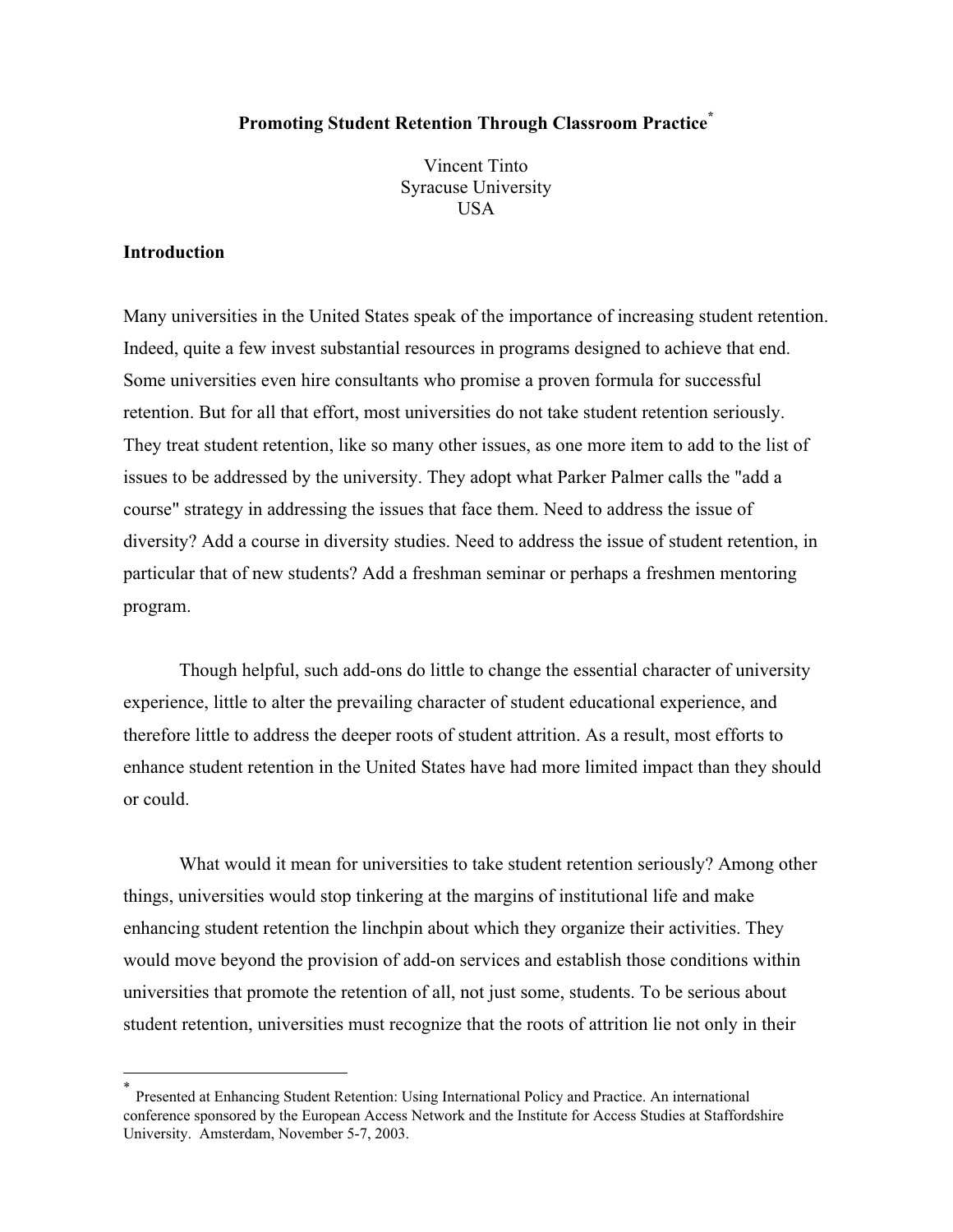students and the situations they face, but also in the very character of the educational settings, now assumed to be natural to higher education, in which they ask students to learn. To be serious about student retention, universities would recognize that they have to do more than establish programs to help the students adjust to the institution. Though such programs are helpful, being serious about student retention would mean than universities would also initiate changes in their own structures and practices to better meet the needs of their changing student body.

What should those settings look like? What are the conditions that promote student retention? And how do they apply to new students during the critical first year of college when decisions to stay or leave are still unresolved? The good news is that we already know the answers to these questions. An extensive body of research identifies the *conditions* that best promote retention, in particular during the students' first year of college. Here the emphasis is on the conditions in which institutions place students rather than on the attributes of students themselves. For unlike student attributes that are largely fixed at entry the conditions in which students seek to learn and persist, such as classrooms, are not. They are already within institutional control, their attributes already reflective of decisions made and of actions taken or not taken. They can be changed if institutions are serious in their pursuit of student retention.

#### **Conditions for Student Retention**

Five conditions are known to promote persistence. These are expectations, support, feedback, involvement, and learning.

First, students are more likely to persist and graduate in settings that expect them to succeed. High expectations are a condition for student success, or as is sometimes noted, "no one rises to low expectations." Students, especially those who have been historically excluded from higher education, are affected by the campus expectational climate and by their perceptions of the expectations of faculty and staff hold for their individual performance (Fleming, 1984; Rendon, 1994; Hurtado and Carter, 1996).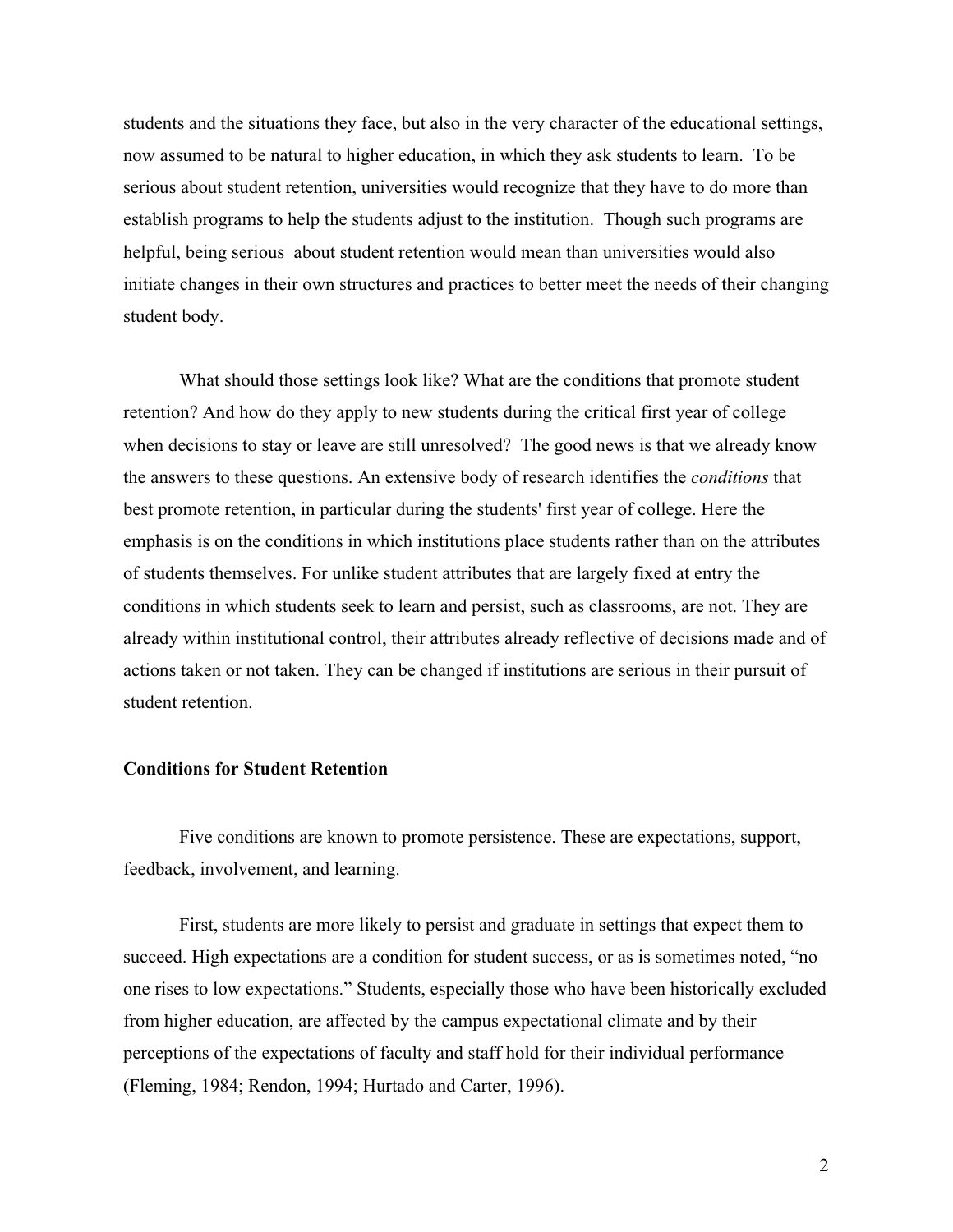Second, students are more likely to persist and graduate in settings that provide academic, social, and personal support. Most students, especially those in their first year of college, require some form of support. Some may require academic assistance, while others may need social or personal support. Support may be provided in structured forms such as in summer bridge programs, mentor programs, and student clubs or it may arise in the everyday workings of the institution such as in student contact with faculty and staff advisor. Whatever its form, support needs to be readily available and connected to other parts of student collegiate experience, not separated from it.

Third, students are more likely to persist and graduate in settings that provide frequent and early feedback about their performance as they are trying to learn and persist. The use of early warning systems, classroom assessment techniques, and frequent mini-exams all have the impact of providing students much needed information about their performance so that they can adjust their performance in order to persist.

Fourth, students are more likely to persist and graduate in settings that involve them as valued members of the institution (Astin, 1984; Tinto, 1993). The frequency and quality of contact with faculty, staff, and other students is an important independent predictor of student persistence. This has been shown to hold for large and small, rural and urban, public and private, and 2- and 4-year colleges and universities. It is true for women as well as men, students of color, and part-time as well as full-time students. Simply put, involvement matters, and at no point does it matter more than during the first year of college when student attachments are so tenuous and the pull of the institution so weak.

Fifth, and most importantly, students are more likely to persist and graduate in settings that foster learning (Tinto, 2000). Learning has always been the key to student retention. Students who learn are students who stay. Institutions that are successful in building settings that educate their students are successful in retaining their students. Again, involvement seems to be the key. Students who are actively involved in learning, that is who spend more time on task especially with others, are more likely to learn and, in turn, more likely to stay (Tinto, 1997).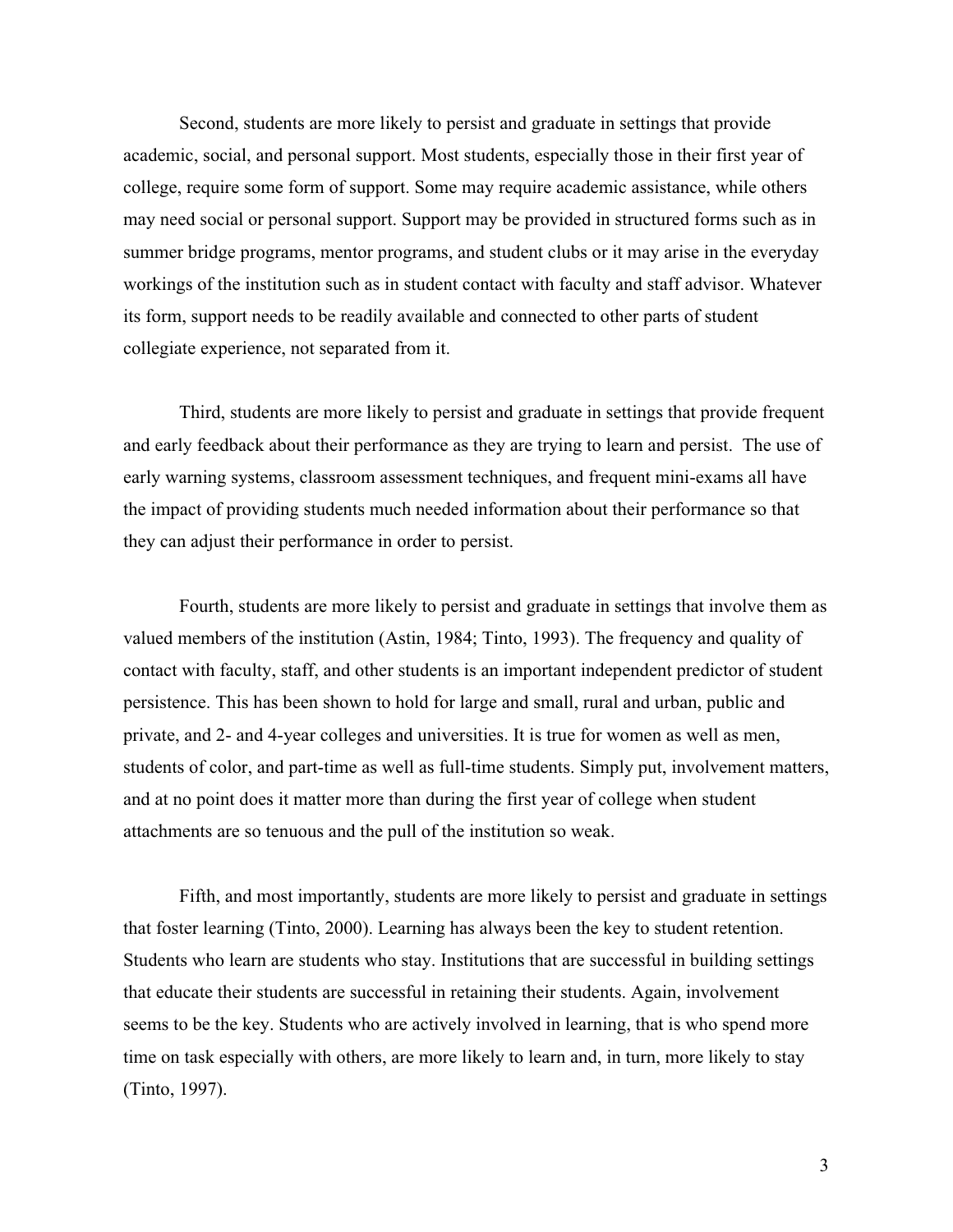Nowhere is involvement more important than in the classrooms of the university, the one place, perhaps only place, students meet each other and the faculty, and engage in learning. For that reason the centerpiece of any university policy to enhance retention must begin with the classrooms and serve to reshape classroom practice in ways that more fully involve students in learning, especially with other students.

#### **Promoting Involvement in Learning**

There are a number of classroom practices that universities in the United States have utilized for this purpose. Among the more popular are cooperative and/or collaborative learning, problem-based learning, learning communities, supplemental instruction, and service learning. Though different, each has the common characteristic of requiring students to learn together, typically in small groups, in ways that call for students to reflect on their learning and become responsible for their own learning as well as that of their peers.

As part of a multi-million dollar research project, my staff and I at Syracuse University studied a range of such initiatives, in particular cooperative and collaborative learning, and learning communities that we being used by innovative programs across the country. We employed both longitudinal survey methods and qualitative interview and focus group methods and compared the experiences of students in classrooms that had adopted those practices to students in more traditional lecture classrooms. What we found reinforced the fact that student retention is very much a reflection of the conditions in which students find themselves, in particular those that shape involvement in learning in the classroom.

I would like to very briefly share with you some of the data from our study. First a quote that was typical of students in the programs we studied. Here the student expresses his understanding of how his involvement with his peers within the classroom enhances his learning, even after class.

 "You know the more I talk to other people about the class stuff, the homework, the tests, the more I'm actually learning... I learn more about the subject because my brain is getting more, because I am getting more involved with other students in the class ... I'm getting more involved with the class even after class."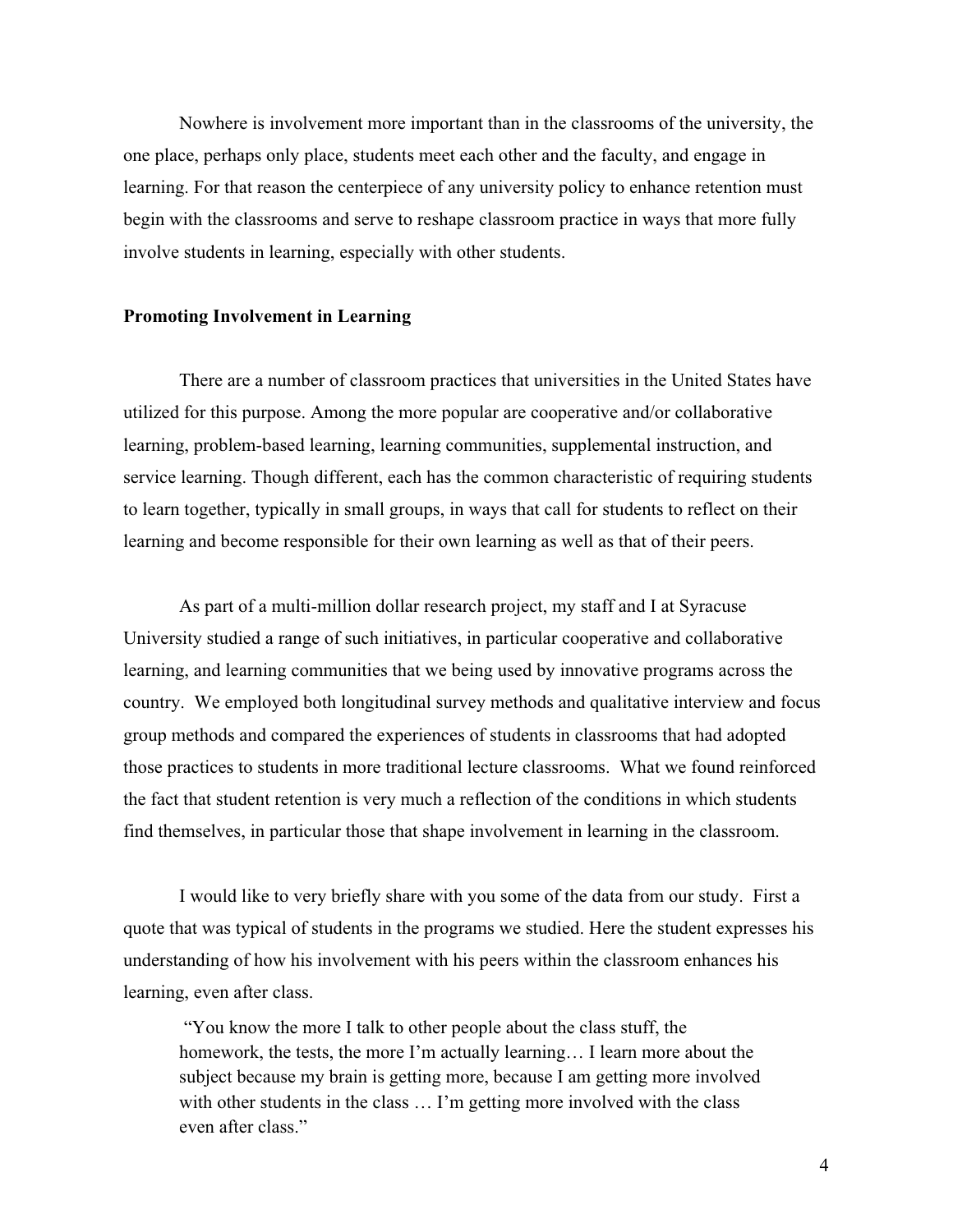In another quote from a student in a program that was very diverse in student makeup, we heard this view:

"I think more people should be educated in this form of education…We learn not only how to interact with ourselves, but with other people of different races, different sizes, different colors, different everything…I mean it just makes it better…not only do you learn more, you learn better."

We also measured their perceptions of intellectual gain and what is referred to as Quality of Student Effort. It is a composite measure that assesses student effort (timeon-task) on a range of behaviors each of which is predictive of learning and persistence. In the chart, which compares the average scores of students in the innovative programs and in the traditional comparison settings, you can see that students in these innovative classroom settings were more involved on all measures of student effort and saw themselves as having made greater intellectual gain.

| Effort Score*          | Program | Comparison |
|------------------------|---------|------------|
| <b>Course Effort</b>   | $3.05*$ | 2.46       |
| Library Usage          | $2.15*$ | 1.94       |
| <b>Faculty Contact</b> | $2.25*$ | 1.99       |
| <b>Student Contact</b> | $3.12*$ | 2.85       |
| <b>Writing Effort</b>  | $2.81*$ | 2.65       |
| <b>Perceived Gain</b>  | $2.68*$ | 2.46       |

\* Scores on a four-point scale from 1(low) to 4 (high)

\* Indicates a significant difference between groups at the .05 level

Finally, we compared the retention rates of the two groups averaged over all the institutions we studied. As you tell, students in these programs had higher retention rates, slightly over 57 percent, than did the comparison group students whose average retention was a little over 41 percent.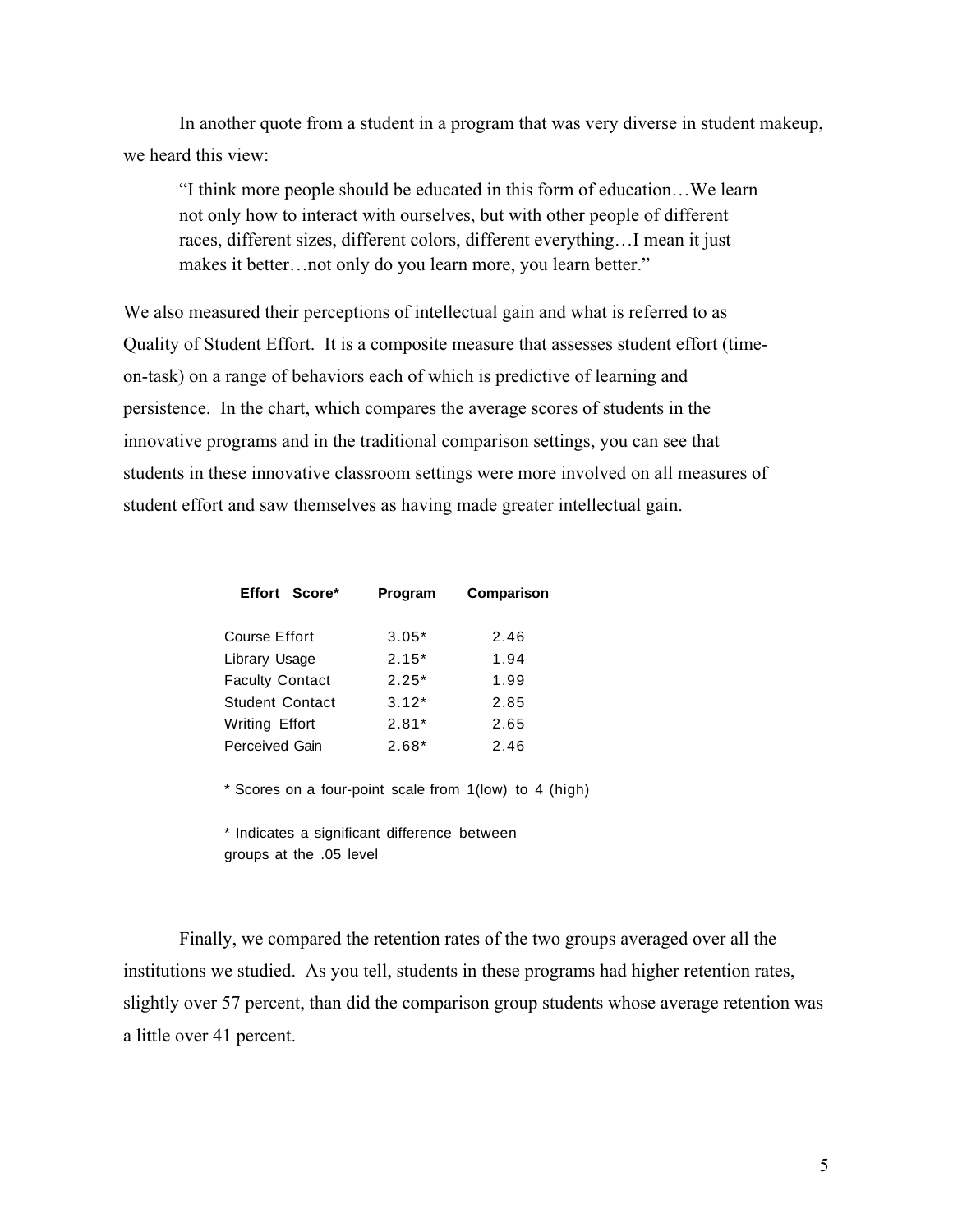## **Closing Thoughts**

Do these classroom practices work? Yes. They enhance student involvement, enrich student learning experiences, and in turn improve retention. They are particularly effective when they are connected to other student support programs, as for example when one of the courses in a learning community is a study skills course<sup>1</sup>. Are these practices perfect? Nothing is perfect. Like any other innovation, there are costs to their adoption and limits to what they can achieve. Not the least of these is the burden they place on faculty, many of whom have never been trained to teach. Nevertheless, evidence from studies like these add weight to the argument that to increase student retention we have to begin changing the university, its structure and practices, in particular those in the classroom. We have to move beyond the adding-on of services, often at the margins of university life, to the reshaping of student classroom experience and do so in ways that build powerful educational communities of engagement for all, not just some, of our students.

Thank you.

<sup>&</sup>lt;sup>1</sup> This is sometimes referred to as "contextualizing" academic assistance and support; that is when support to students is provided in a way that directly relates to what students have to do to be successful in the classroom and other learning settings.